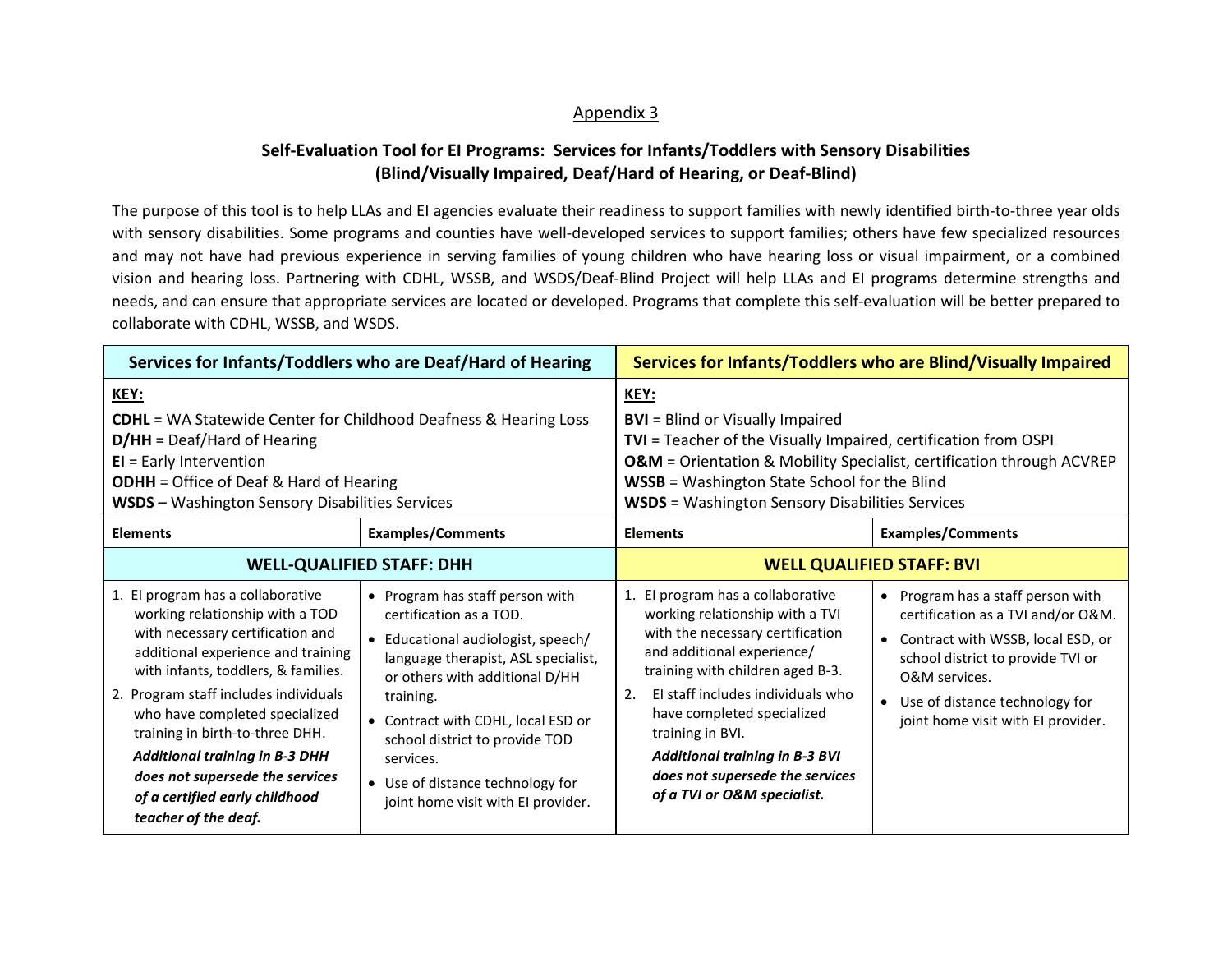| <b>Elements</b>                                                                                              | <b>Examples/Comments</b>                                                                             | <b>Elements</b>                                                                                                              | <b>Examples/Comments</b>                                                                                                                                                |
|--------------------------------------------------------------------------------------------------------------|------------------------------------------------------------------------------------------------------|------------------------------------------------------------------------------------------------------------------------------|-------------------------------------------------------------------------------------------------------------------------------------------------------------------------|
| <b>WELL-QUALIFIED STAFF: DHH (continued)</b>                                                                 |                                                                                                      | <b>WELL QUALIFIED STAFF: BVI (continued)</b>                                                                                 |                                                                                                                                                                         |
| 3. Program staff includes people<br>who<br>are Deaf/Hard of Hearing.<br>4. Staff knows adults, or can access | • Individuals are staff members, or<br>available on a contractual basis.                             | 3. El program staff is knowledgeable<br>about using "3-Prong Screening<br>Tool" to identify concerns regarding<br>vision.    | • El staff has completed in-service<br>training and participated in<br>professional development<br>opportunities in B-3 BVI.                                            |
| adults, who are D/HH, who<br>communicate via a variety of<br>methods, and who are sensitive                  |                                                                                                      | 4. El program staff is knowledgeable<br>about identifying cortical visual                                                    | Agency tracks hours of<br>training/in-service for all staff<br>members on BVI topics.                                                                                   |
| to families' needs and concerns.<br>5. Staff has training in developing<br>cultural competency.              | impairment (CVI).<br>5.<br>El program staff knows resources to<br>access adults with varying degrees | El staff completes training on<br>use of "3-Prong Vision Screening<br>Tool" during intake/initial<br>eligibility procedures. |                                                                                                                                                                         |
|                                                                                                              |                                                                                                      | of BVI who are sensitive to family<br>needs and concerns to act as<br>positive mentors.                                      | El staff is able to use "3-Prong<br>$\bullet$<br>Vision Screening Tool" when<br>family has concerns regarding<br>child's use of vision.                                 |
|                                                                                                              |                                                                                                      | Staff has training in developing<br>6.<br>cultural competency.                                                               | Staff is knowledgeable about risk<br>factors for CVI, including the<br>completion of the CVI screening<br>procedures consisting of "2<br>questions and 3 observations." |
|                                                                                                              |                                                                                                      |                                                                                                                              | El program includes TVI on IFSP<br>team for children with identified<br>CVI when presented with<br>multiple disabilities.                                               |
|                                                                                                              |                                                                                                      |                                                                                                                              | Adults who are BVI:                                                                                                                                                     |
|                                                                                                              |                                                                                                      |                                                                                                                              | Participate on panel during<br>$\bullet$<br>family support group.<br>Provide individual support during<br>joint home visit with EI provider.                            |
|                                                                                                              |                                                                                                      |                                                                                                                              | Consult with team on issues<br>surrounding vision loss.                                                                                                                 |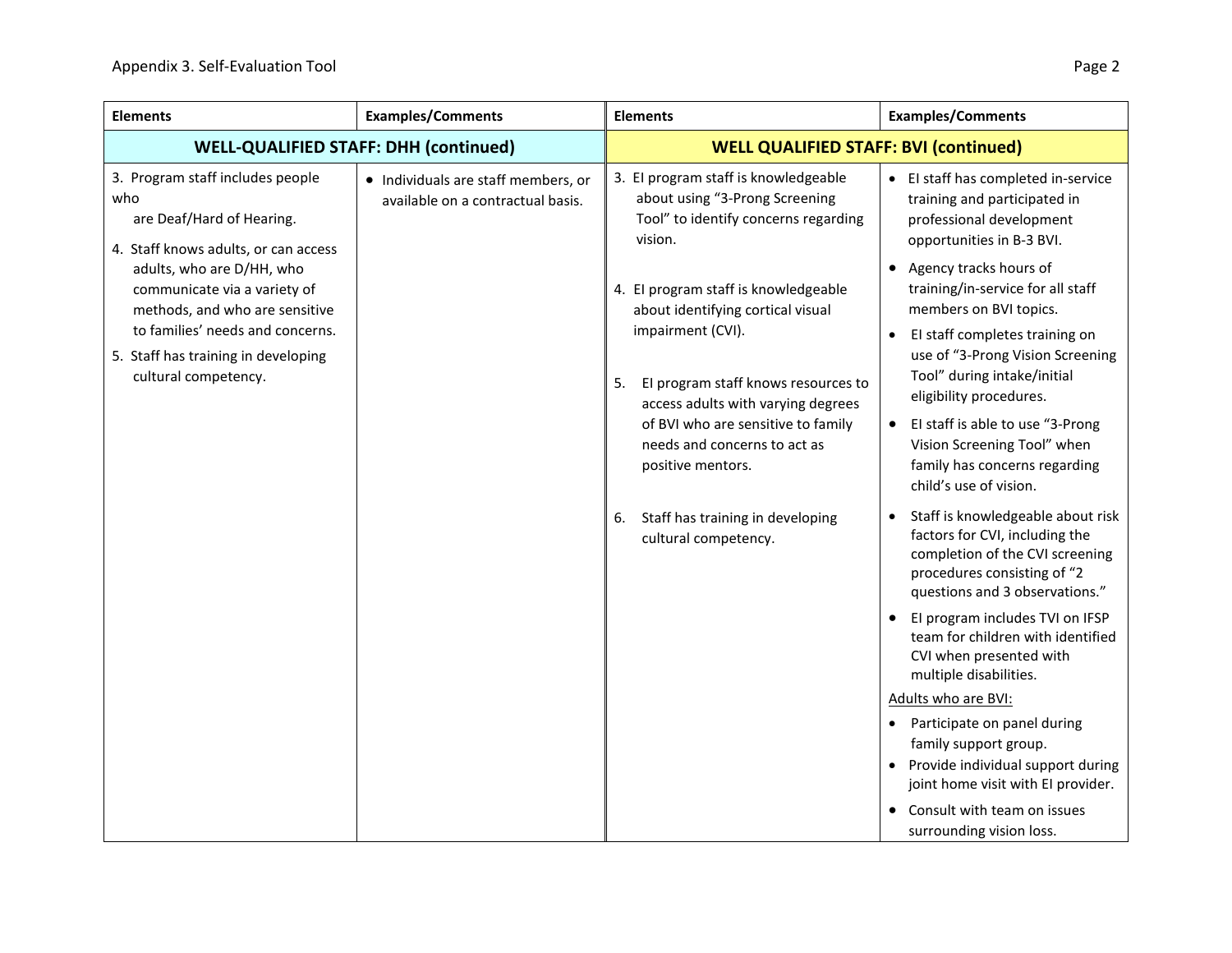| <b>Elements</b>                                                                                                                                                                                                                                                                                                                                                  | <b>Examples/Comments</b>                                                                                                                                                                                                                                                                                                                                                                                                                     | <b>Elements</b>                                                                                                                                                                                                                                                                                             | <b>Examples/Comments</b>                                                                                                                                                                                                                                                                                                                                                                                                                 |
|------------------------------------------------------------------------------------------------------------------------------------------------------------------------------------------------------------------------------------------------------------------------------------------------------------------------------------------------------------------|----------------------------------------------------------------------------------------------------------------------------------------------------------------------------------------------------------------------------------------------------------------------------------------------------------------------------------------------------------------------------------------------------------------------------------------------|-------------------------------------------------------------------------------------------------------------------------------------------------------------------------------------------------------------------------------------------------------------------------------------------------------------|------------------------------------------------------------------------------------------------------------------------------------------------------------------------------------------------------------------------------------------------------------------------------------------------------------------------------------------------------------------------------------------------------------------------------------------|
| <b>ACCESS TO PEDIATRIC AUDIOLOGY SERVICES</b>                                                                                                                                                                                                                                                                                                                    |                                                                                                                                                                                                                                                                                                                                                                                                                                              | <b>ACCESS TO PEDIATRIC OPHTHALMOLOGY AND OPTOMETRY</b>                                                                                                                                                                                                                                                      |                                                                                                                                                                                                                                                                                                                                                                                                                                          |
| 5. Program services include pediatric<br>audiology to monitor children's<br>hearing levels (aided and<br>unaided). Services may include<br>fitting and maintaining hearing<br>aids, and determining or referring<br>for cochlear implant eligibility as<br>appropriate.<br>(or)<br>Program has a referring<br>relationship with pediatric<br>audiology services. | Program has pediatric<br>$\bullet$<br>audiologist/s within agency or<br>on staff.<br>El staff partner with pediatric<br>$\bullet$<br>audiologist/s to conduct hearing<br>assessments.<br>Program has a close working<br>relationship with a nearby<br>pediatric audiologist, to facilitate<br>access to services and to<br>communicate about child's and<br>family's needs.                                                                  | 6. El program has referring relationship<br>with pediatric ophthalmology and<br>optometry services for diagnostic<br>and monitoring of children's medical<br>and visual diagnosis.                                                                                                                          | Staff has knowledge of local and<br>state medical resources in order<br>to refer families if needed for<br>vision concerns.<br>Staff requests appropriate<br>$\bullet$<br>medical records for information<br>and eligibility requirements.<br>Staff is able to consult and<br>counsel families in the<br>implementation of doctor's<br>recommendations such as<br>patching programs and use of<br>corrective lenses.                     |
| <b>DEVELOPMENT OF IFSP</b>                                                                                                                                                                                                                                                                                                                                       |                                                                                                                                                                                                                                                                                                                                                                                                                                              | <b>DEVELOPMENT OF IFSP</b>                                                                                                                                                                                                                                                                                  |                                                                                                                                                                                                                                                                                                                                                                                                                                          |
| 6. El/IFSP team includes an early<br>childhood TOD who meets the<br>"Staff Qualifications" of #1.<br>7. Prior to development of IFSP, FRC<br>completes Child Registry<br>form: www.wssb.wa.gov/B3 and<br>contacts Kris Ching as<br>needed: kris.ching@cdhl.wa.gov<br>Phone: 1-360-418-4292                                                                       | • A certified TOD is on the EI team<br>in some capacity when a child<br>has a diagnosed hearing loss.<br>• A certified TOD might participate<br>in initial IFSP development and<br>subsequent review via distance<br>technology.<br>• If a TOD is not providing ongoing<br>services, but consultation,<br>he/she participates in each IFSP<br>meeting (initial and review) to<br>ensure high quality of service to<br>D/HH child and family. | 7. EI/IFSP team includes a TVI/O&M<br>who meets the "Staff Qualifications"<br>of #1.<br>Prior to development of IFSP, FRC<br>completes Child Registry<br>form: www.wssb.wa.gov/B3 and<br>contacts DeEtte Snyder as<br>needed: deette.snyder@wssb.wa.go<br>$\underline{\mathsf{v}}$<br>Phone: 1-360-947-3305 | • A certified TVI/O&M is on the EI<br>team in some capacity when<br>child has a diagnosis of BVI.<br>A certified TVI might participate<br>in initial IFSP development and<br>subsequent review via distance<br>technology.<br>• If TVI is not providing ongoing<br>services, but consultation,<br>he/she participates in each IFSP<br>meeting (initial and review) to<br>ensure high quality of service to<br>child with BVI and family. |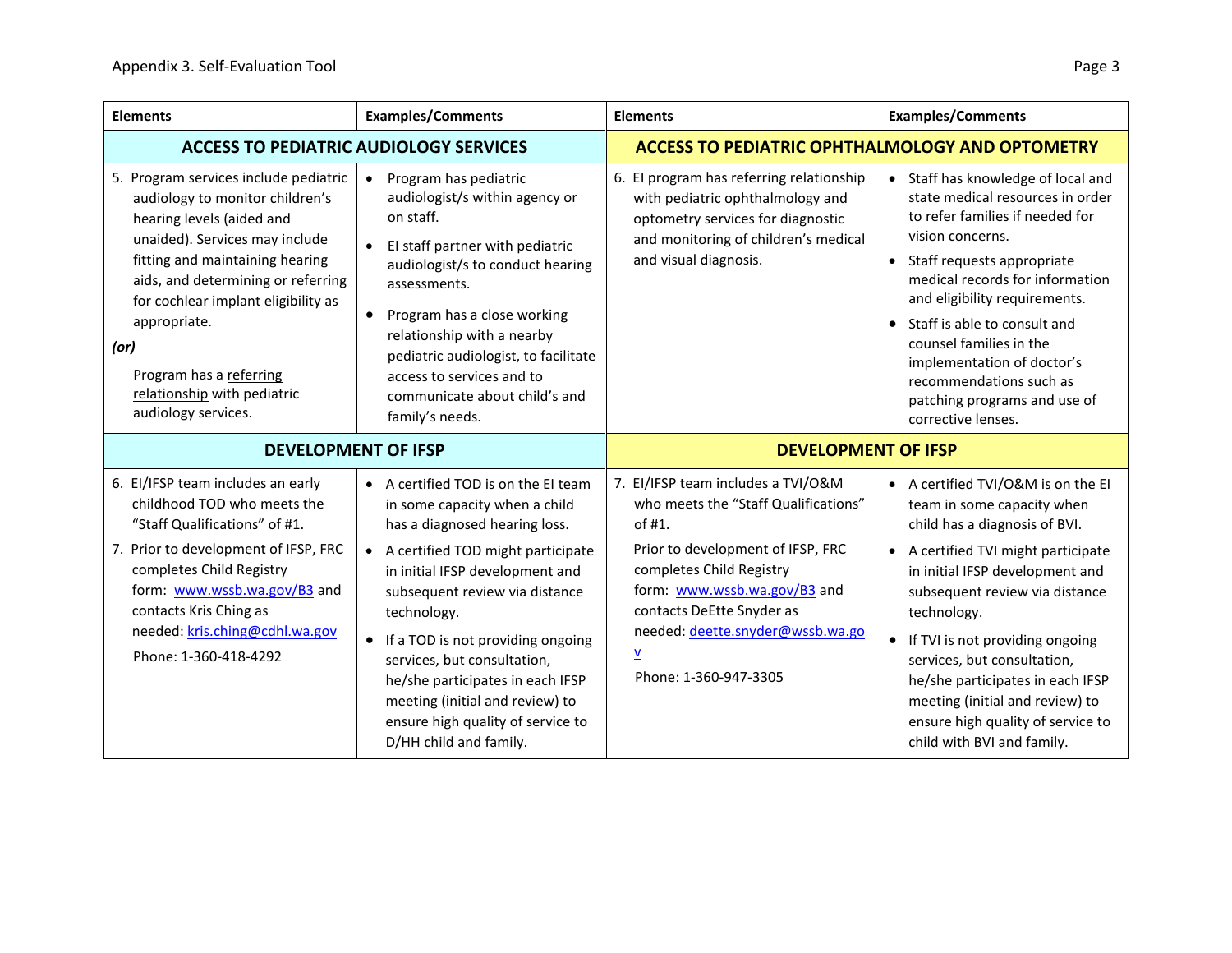| <b>Elements</b>                                                                                                                                                                                                                                                     | <b>Examples/Comments</b>                                                                                                                                                                                                                                                                                                                                                                                                                     | <b>Elements</b>                                                                                                                                                                                                                                                                                                                                                                                                                                                                                            | <b>Examples/Comments</b>                                                                                                                                                                                                                                                                                                                                                                                                               |
|---------------------------------------------------------------------------------------------------------------------------------------------------------------------------------------------------------------------------------------------------------------------|----------------------------------------------------------------------------------------------------------------------------------------------------------------------------------------------------------------------------------------------------------------------------------------------------------------------------------------------------------------------------------------------------------------------------------------------|------------------------------------------------------------------------------------------------------------------------------------------------------------------------------------------------------------------------------------------------------------------------------------------------------------------------------------------------------------------------------------------------------------------------------------------------------------------------------------------------------------|----------------------------------------------------------------------------------------------------------------------------------------------------------------------------------------------------------------------------------------------------------------------------------------------------------------------------------------------------------------------------------------------------------------------------------------|
| SERVICES IN THE FAMILY'S NATURAL ENVIRONMENT(S)                                                                                                                                                                                                                     |                                                                                                                                                                                                                                                                                                                                                                                                                                              |                                                                                                                                                                                                                                                                                                                                                                                                                                                                                                            | SERVICES IN THE FAMILY'S NATURAL ENVIRONMENT(S)                                                                                                                                                                                                                                                                                                                                                                                        |
| 8. The majority of family-centered<br>learning takes place in the<br>family's natural environments.<br>9. Children's play groups, audiology<br>services, and access to sign<br>language instruction, if desired by<br>the family, are offered in other<br>settings. | Natural environments might<br>$\bullet$<br>include: home, childcare setting,<br>home of other family member,<br>church, favorite community<br>places.<br>As needed, services include<br>$\bullet$<br>delivery via distance technology<br>within the family's home.<br>El program staff shares<br>$\bullet$<br>information with family regarding<br>playgroups or family events for<br>D/HH children being offered<br>community or statewide. | 8.<br>The majority of family-centered<br>learning takes place in the<br>family's natural environment so<br>that caregivers can learn how to<br>modify daily routines to achieve<br>functional outcomes.<br>9. El staff is knowledgeable about<br>children's playgroups and parent<br>support groups offered in other<br>settings such as community<br>childcare programs and center-<br>based programs.<br>Center-based programs are<br>considered complementary to<br>home-based natural<br>environments. | Natural environments might<br>include: the home, childcare<br>setting, church, home of other<br>family members, or favorite<br>community place.<br>As needed, services include<br>$\bullet$<br>delivery via distance technology<br>within the family's home.<br>El program staff shares<br>information with family regarding<br>playgroups or family events for<br>children with BVI being offered in<br>local community or statewide. |
| <b>COMPREHENSIVE RANGE OF FAMILY SERVICES (DHH)</b>                                                                                                                                                                                                                 |                                                                                                                                                                                                                                                                                                                                                                                                                                              |                                                                                                                                                                                                                                                                                                                                                                                                                                                                                                            | <b>COMPREHENSIVE RANGE OF FAMILY SERVICES (BVI)</b>                                                                                                                                                                                                                                                                                                                                                                                    |
| 10. El program Family Resource<br>Coordinators (FRCs) are trained<br>and knowledgeable about the<br>completion of the "Registry Form"<br>to be submitted to the online data<br>base: www.wssb.wa.gov/b3                                                             | A Registry Form is completed for<br>$\bullet$<br>EACH child with a diagnosis of<br>hearing loss in the program,<br>regardless if the child is receiving<br>services from a TOD.<br>This includes B-3 with a dual<br>$\bullet$<br>hearing loss and visual<br>impairment.                                                                                                                                                                      | 10. El program Family Resource<br>Coordinators (FRCs) are trained<br>and knowledgeable about the<br>completion of the "Registry Form"<br>to be submitted to the online data<br>base: www.wssb.wa.gov/b3                                                                                                                                                                                                                                                                                                    | A Registry Form is completed for<br>$\bullet$<br>EACH child with a BVI condition or<br>diagnosis in the program,<br>regardless if the child is receiving<br>vision services from TVI or O&M.<br>This includes B-3 with a dual<br>hearing loss and visual<br>impairment.                                                                                                                                                                |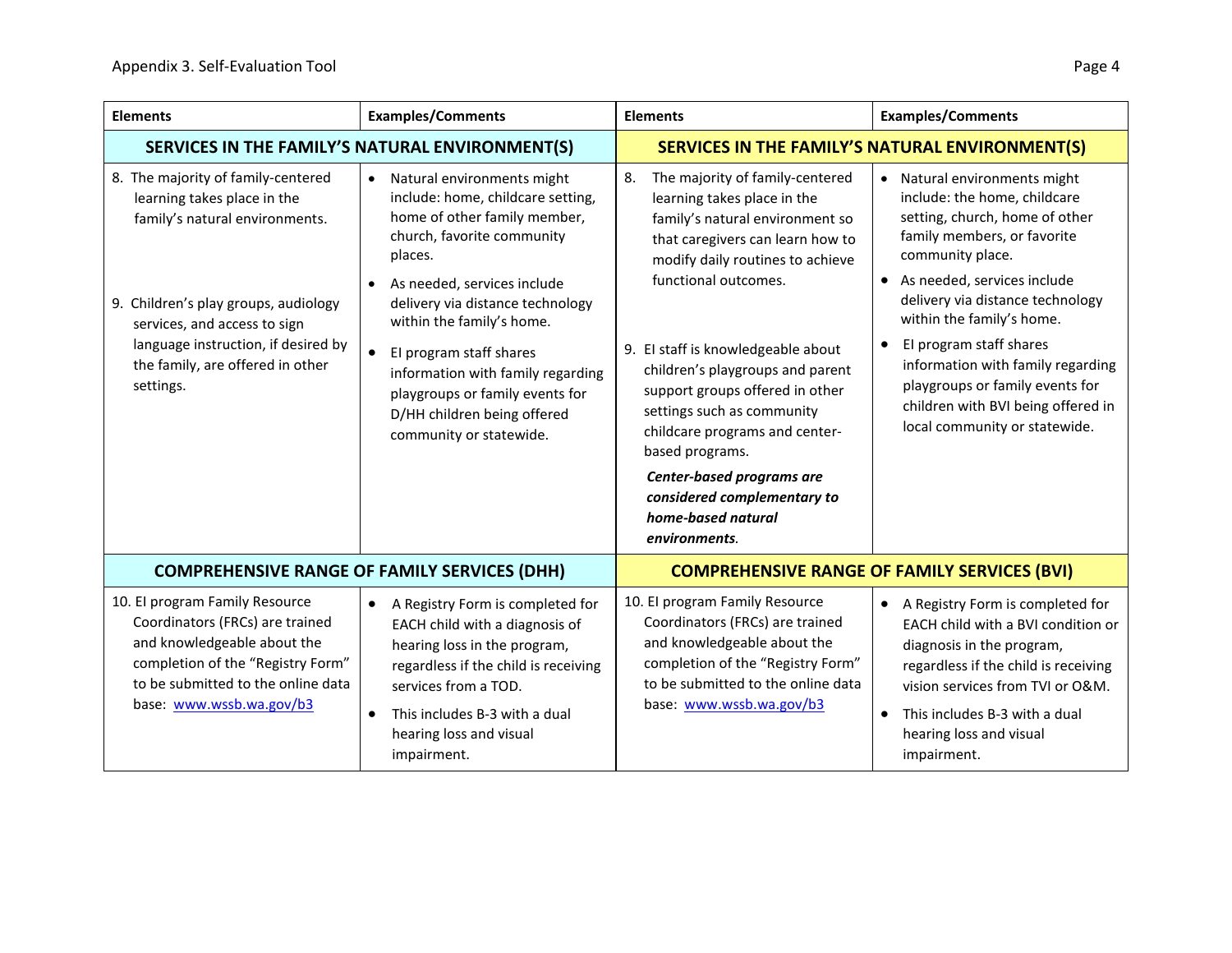| <b>Elements</b>                                                                                                                                                                                                                                                                                                                                                                                              | <b>Examples/Comments</b>                                                                                                                                                                                                                                                                                                                                                                                                                                                                                                                                                                                                                                               | <b>Elements</b>                                                                                                                                                                                                                                                                                                                                                                                         | <b>Examples/Comments</b>                                                                                                                                                                                                                                                                                                                                                                                                                                                                                                                                                                                                                                                                                                                                                                                                                                                                                                                                                                                                                                                                                                      |
|--------------------------------------------------------------------------------------------------------------------------------------------------------------------------------------------------------------------------------------------------------------------------------------------------------------------------------------------------------------------------------------------------------------|------------------------------------------------------------------------------------------------------------------------------------------------------------------------------------------------------------------------------------------------------------------------------------------------------------------------------------------------------------------------------------------------------------------------------------------------------------------------------------------------------------------------------------------------------------------------------------------------------------------------------------------------------------------------|---------------------------------------------------------------------------------------------------------------------------------------------------------------------------------------------------------------------------------------------------------------------------------------------------------------------------------------------------------------------------------------------------------|-------------------------------------------------------------------------------------------------------------------------------------------------------------------------------------------------------------------------------------------------------------------------------------------------------------------------------------------------------------------------------------------------------------------------------------------------------------------------------------------------------------------------------------------------------------------------------------------------------------------------------------------------------------------------------------------------------------------------------------------------------------------------------------------------------------------------------------------------------------------------------------------------------------------------------------------------------------------------------------------------------------------------------------------------------------------------------------------------------------------------------|
| <b>COMPREHENSIVE RANGE OF FAMILY SERVICES (DHH) (cont.)</b>                                                                                                                                                                                                                                                                                                                                                  |                                                                                                                                                                                                                                                                                                                                                                                                                                                                                                                                                                                                                                                                        | <b>COMPREHENSIVE RANGE OF FAMILY SERVICES (BVI) (cont.)</b>                                                                                                                                                                                                                                                                                                                                             |                                                                                                                                                                                                                                                                                                                                                                                                                                                                                                                                                                                                                                                                                                                                                                                                                                                                                                                                                                                                                                                                                                                               |
| 11. Program offers a menu of early<br>intervention services designed to<br>support the unique needs of<br>families with infants and toddlers<br>who are D/HH.<br>Some services might be delivered<br>via distance technology (e.g.,<br>phone, email, Skype, other web-<br>based methods) as needed.<br>Frequency of support is contingent<br>on needs of child, as well as<br>concerns/priorities of family. | A B-3 D/HH specialty program would<br>typically offer many or most of these<br>components:<br>Home visits with an early<br>$\bullet$<br>childhood TOD; joint visits with<br>TOD and team member<br>Parent support & networking<br>(e.g., "Guide by Your Side")<br>Instruction in communication<br>method of family's choice,<br>including Deaf Culture<br>Audiology services or partnership<br>$\bullet$<br>with audiologist<br>Infant-toddler play groups<br>$\bullet$<br>Opportunities to learn from a<br>variety of adults who are D/HH<br>(e.g., staff, panels, Deaf mentors)<br>Sibling supports<br>$\bullet$<br>Partnership with pediatric<br>audiology services | 11. Program offers a menu of early<br>intervention services designed to<br>support the unique needs of<br>families with infants/toddlers who<br>are BVI.<br>Some services might be delivered<br>via distance technology (e.g.,<br>phone, email, Skype, other web-<br>based methods) as needed.<br>Frequency of support is contingent<br>on needs of child, as well as<br>concerns/priorities of family. | Specialty services for B-3 who are BVI<br>would typically offer many or most of<br>these components (not exhaustive):<br>Home visits with a TVI; joint visits<br>$\bullet$<br>with TVI and a team member<br>Parent support and networking,<br>$\bullet$<br>including with parents of children<br>with similar etiologies and<br>diagnoses<br>Supports to learn strategies for<br>$\bullet$<br>development of basic concepts<br>Supports to enhance social and<br>$\bullet$<br>emotional relationships between<br>child w/ BVI, their families, peers<br>Supports to learn strategies for<br>development of pre-literacy skills<br>in large print or braille<br>Supports to learn orientation and<br>mobility skills; independent<br>movement at home, community<br>• Supports to address adaptive or<br>self-help skills such as feeding or<br>sleeping issues<br>Appropriate toddler play groups<br>$\bullet$<br>Opportunities to learn from<br>$\bullet$<br>adults who are BVI<br>Sibling supports<br>$\bullet$<br>Partnerships with eye care and<br>$\bullet$<br>medical professionals<br>(ophthalmologists, optometrists) |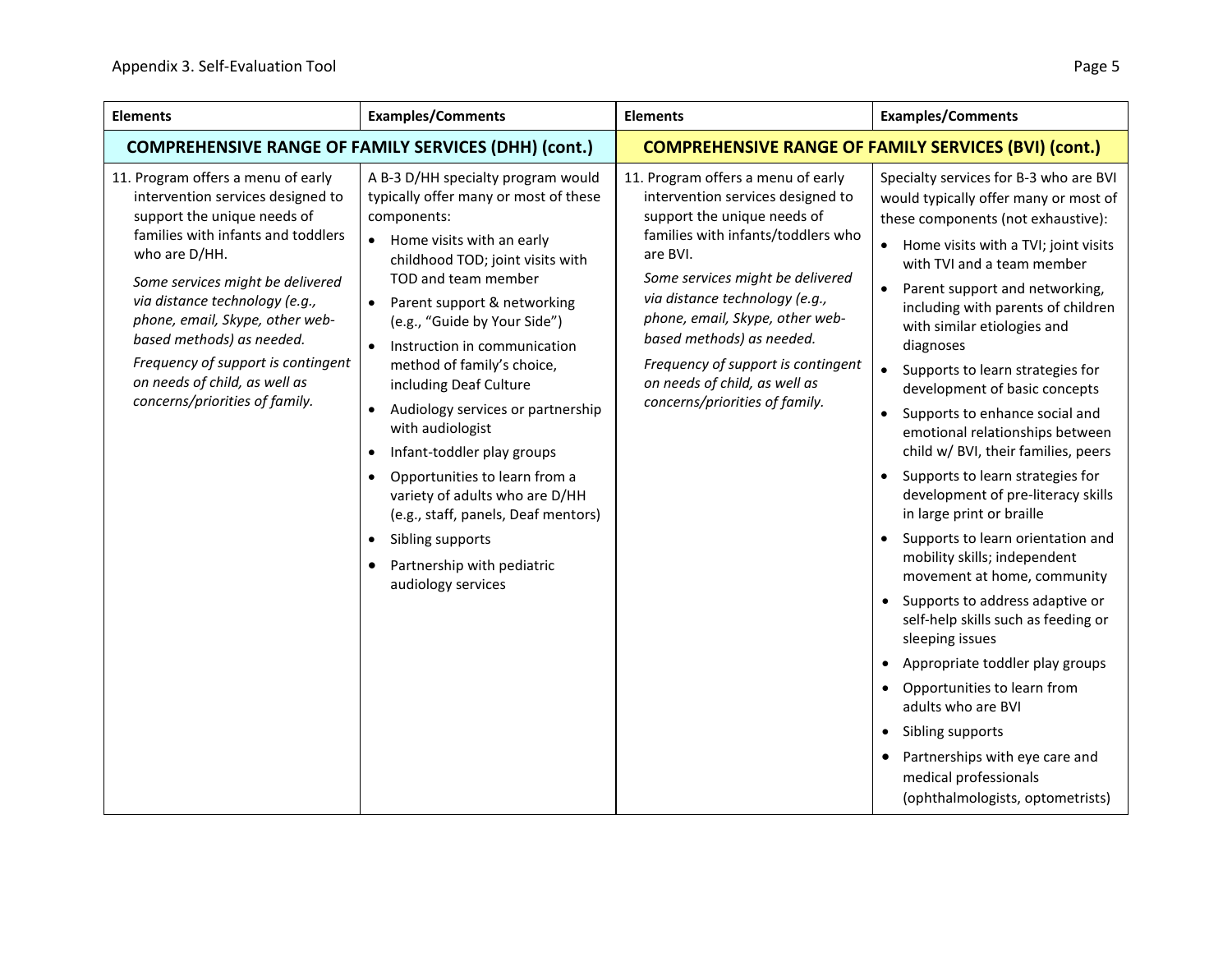| <b>Elements</b>                                                                                                                                                                                                                                                                                                                                                                                                                                                                                                                             | <b>Examples/Comments</b>                                                                                                                                                                                                                                                                                                                                                                                                                                                                                                                                           | <b>Elements</b>                                                                                                                                                                                                      | <b>Examples/Comments</b>                                                                                                                                                                                                                                                                                                             |
|---------------------------------------------------------------------------------------------------------------------------------------------------------------------------------------------------------------------------------------------------------------------------------------------------------------------------------------------------------------------------------------------------------------------------------------------------------------------------------------------------------------------------------------------|--------------------------------------------------------------------------------------------------------------------------------------------------------------------------------------------------------------------------------------------------------------------------------------------------------------------------------------------------------------------------------------------------------------------------------------------------------------------------------------------------------------------------------------------------------------------|----------------------------------------------------------------------------------------------------------------------------------------------------------------------------------------------------------------------|--------------------------------------------------------------------------------------------------------------------------------------------------------------------------------------------------------------------------------------------------------------------------------------------------------------------------------------|
| FLEXIBLE POSITIVE SUPPORT FOR COMMUNICATION DEVELOPMENT                                                                                                                                                                                                                                                                                                                                                                                                                                                                                     |                                                                                                                                                                                                                                                                                                                                                                                                                                                                                                                                                                    | <b>COMPREHENSIVE RANGE OF FAMILY SERVICES (BVI) (cont.)</b>                                                                                                                                                          |                                                                                                                                                                                                                                                                                                                                      |
| 12.a. Families have opportunities to<br>learn to communicate with child<br>in ways that best match child's<br>needs as well as family's goals<br>and priorities; are encouraged to<br>discover what works best for their<br>child and adapt as indicated.<br>12.b. Families have opportunities to<br>learn about communication<br>approaches throughout EI period.<br>Where there is only one program<br>available, it offers supports for<br>various communication<br>approaches via staff skills or by<br>partnering with other agencies. | • Families have a choice among<br>programs specializing in a<br>communication approach, e.g.,<br>ASL-English Bilingual Education,<br>Listening and Spoken Language<br>(LSL), or Signing Exact English<br>(SEE) combined with spoken<br>home language.<br>A program with staff skilled in<br>only one communication system<br>arranges for others with comple-<br>mentary skills to participate in El<br>services (e.g., a regional service<br>center for the D/HH provides ASL<br>instruction; a LSL program offers<br>consultative support).                      | 12. El program staff is knowledgeable<br>about accessing services from the<br>Ogden Resource Center (ORC) at<br>WSSB to obtain materials from the<br>American Printing House (APH) for<br>the Blind.                 | Program holds account with ORC<br>$\bullet$<br>at WSSB.<br>• All children who are eligible are<br>registered with ORC at WSSB to<br>access materials from APH<br>through program account<br>administrator.                                                                                                                           |
| ASSESSMENT & MONITORING OF CHILD PROGRESS AND OUTCOMES                                                                                                                                                                                                                                                                                                                                                                                                                                                                                      |                                                                                                                                                                                                                                                                                                                                                                                                                                                                                                                                                                    | <b>ASSESSMENT &amp; MONITORING OF CHILD PROGRESS AND OUTCOMES</b>                                                                                                                                                    |                                                                                                                                                                                                                                                                                                                                      |
| 13. El program includes a TOD on the<br>evaluation team for a D/HH child<br>as the program conducts initial<br>child assessment and following<br>ESIT requirements/timelines.                                                                                                                                                                                                                                                                                                                                                               | Early childhood TOD is notified of<br>$\bullet$<br>initial assessment and is included<br>on evaluation team.<br>If child is identified as D/HH after<br>$\bullet$<br>initial intake and assessment, the<br>TOD assists as soon as possible<br>with interpretation of results and<br>IFSP development.<br>Staff uses appropriate tools (e.g.,<br>$\bullet$<br>curriculum-based assessments<br>such as the AEPS, Carolina, or<br>Hawaii) and/or adapts items on<br>standardized tools to yield<br>functional information rather<br>than invalid standardized scores. | 13. El program includes TVI on the<br>evaluation team for a child with<br>BVI (including those at risk for CVI)<br>as the program conducts initial<br>child assessment and following<br>ESIT requirements/timelines. | • If diagnosis of BVI is known at<br>intake, TVI is notified of initial<br>assessment procedures and<br>included on evaluation team.<br>• If diagnosis of BVI is identified<br>after initial intake and assessment,<br>the TVI assists as soon as possible<br>with interpretation of results and<br>IFSP development.<br>(continued) |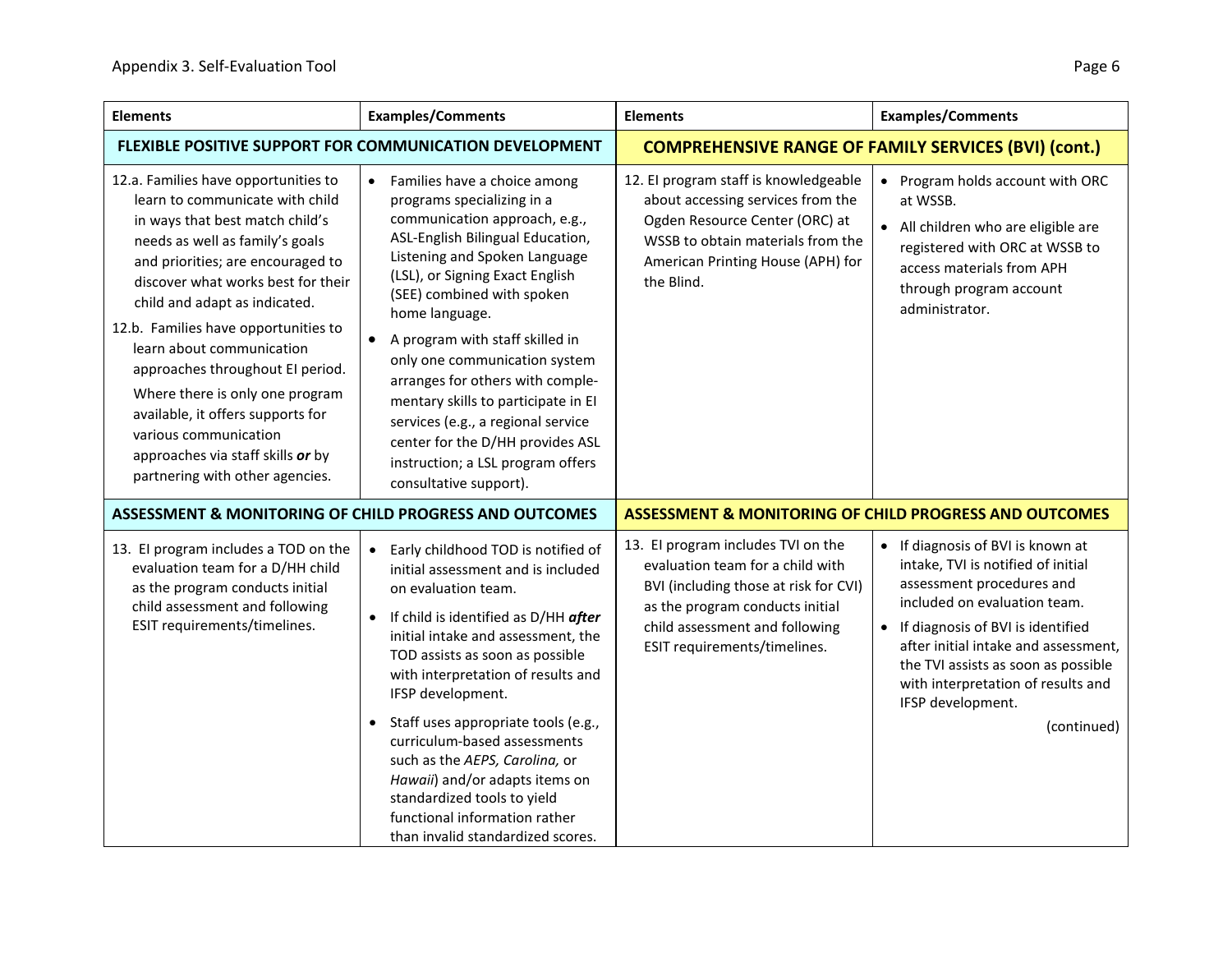| <b>Elements</b>                                                                                                                                                                                                                                                                                                                                                                                                                     | <b>Examples/Comments</b>                                                                                                                                                                                                                                                                                                                                                                                                                                                                                                             | <b>Elements</b>                                                                                                                                                                                                                                                                                                                                                                                                                             | <b>Examples/Comments</b>                                                                                                                                                                                                                                                                                                                                                                                                                                                                                                                                                                                                                                                                                                                                                                                                                                                                                                                                                                                         |
|-------------------------------------------------------------------------------------------------------------------------------------------------------------------------------------------------------------------------------------------------------------------------------------------------------------------------------------------------------------------------------------------------------------------------------------|--------------------------------------------------------------------------------------------------------------------------------------------------------------------------------------------------------------------------------------------------------------------------------------------------------------------------------------------------------------------------------------------------------------------------------------------------------------------------------------------------------------------------------------|---------------------------------------------------------------------------------------------------------------------------------------------------------------------------------------------------------------------------------------------------------------------------------------------------------------------------------------------------------------------------------------------------------------------------------------------|------------------------------------------------------------------------------------------------------------------------------------------------------------------------------------------------------------------------------------------------------------------------------------------------------------------------------------------------------------------------------------------------------------------------------------------------------------------------------------------------------------------------------------------------------------------------------------------------------------------------------------------------------------------------------------------------------------------------------------------------------------------------------------------------------------------------------------------------------------------------------------------------------------------------------------------------------------------------------------------------------------------|
| ASSESSMENT & MONITORING OF CHILD PROGRESS AND OUTCOMES                                                                                                                                                                                                                                                                                                                                                                              |                                                                                                                                                                                                                                                                                                                                                                                                                                                                                                                                      | <b>ASSESSMENT &amp; MONITORING OF CHILD PROGRESS AND OUTCOMES</b>                                                                                                                                                                                                                                                                                                                                                                           |                                                                                                                                                                                                                                                                                                                                                                                                                                                                                                                                                                                                                                                                                                                                                                                                                                                                                                                                                                                                                  |
| 14. Program monitors child's<br>progress on communication skills<br>three to four times yearly, with<br>the goal of performance at a level<br>commensurate with child's age or<br>cognition, including one month<br>progress for each month in El.<br>15. Based on results of ongoing<br>assessment, staff is open to<br>changing focus of intervention<br>strategies to optimize child's<br>communication/language<br>development. | Staff uses appropriate tools (e.g.,<br>SKI-HI Language Development<br>Scale, MacArthur Communicative<br>Development Inventory, Visual<br>Communication and Sign<br>Language Checklist, Cottage<br>Acquisition Scales of Listening,<br>Language, and Speech) that<br>assess receptive and/or<br>expressive communication and<br>yield age-level equivalents.<br>Based on child's progress, the EI<br>$\bullet$<br>team suggests strategies to<br>enhance and support the family's<br>skills in the area of<br>communication/language. | 14. El program conducts initial child<br>assessment using tools appropriate<br>for a child with BVI following ESIT<br>requirements/ timelines,<br>understanding that BVI may<br>invalidate results of some<br>standardized tools.<br>15. El program staff monitors child's<br>progress on an ongoing basis with<br>input from TVI.<br>Frequency of support is contingent<br>on needs of child, as well as<br>concerns/priorities of family. | • TVI conducts functional vision<br>assessment as part of initial<br>evaluation, or when BVI is<br>detected, to assist team/family<br>with understanding functional use<br>of vision in all areas of develop-<br>ment/routines and appropriate<br>development of IFSP with family.<br>TVI uses CVI Range assessment<br>$\bullet$<br>procedures for children with a<br>diagnosis of CVI or those at risk<br>for CVI.<br>With input from the TVI, staff uses<br>appropriate assessment tools (e.g.<br>CVI Screen & Range, Oregon Project,<br>INSITE, etc.) and/or adapts items on<br>standardized tools to yield functional<br>information rather than a<br>standardized score.<br>• TVI assists and supports EI staff in<br>regularly monitoring of child's<br>progress in all areas with recom-<br>mendations of strategies/<br>adaptations for the child's VI to<br>achieve optimal outcomes.<br>TVI completes review of<br>$\bullet$<br>functional vision regularly; shares<br>information with program staff. |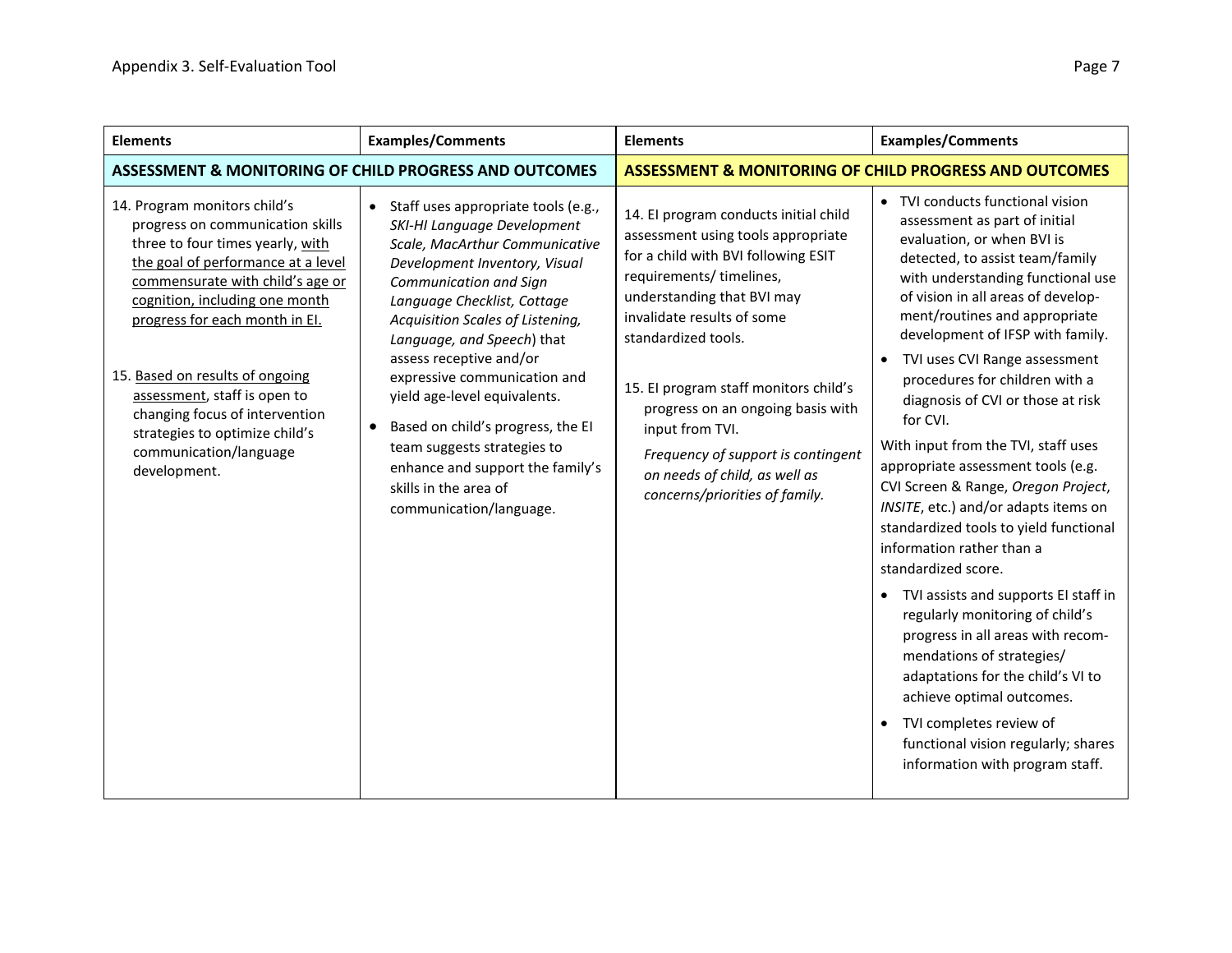| <b>Elements</b>                                                                                                                                                                                                                         | <b>Examples/Comments</b>                                                                                                                                                                                                                                                                                                                                                                                                                                                                                                                                                                                                                                                                                                                                           | <b>Elements</b>                                                                                                                                                                                                             | <b>Examples/Comments</b>                                                                                                                                                                                                                                                                                                                                                                                                                                                                                                                                                                                                                                                                                                                                                                                                                                                               |
|-----------------------------------------------------------------------------------------------------------------------------------------------------------------------------------------------------------------------------------------|--------------------------------------------------------------------------------------------------------------------------------------------------------------------------------------------------------------------------------------------------------------------------------------------------------------------------------------------------------------------------------------------------------------------------------------------------------------------------------------------------------------------------------------------------------------------------------------------------------------------------------------------------------------------------------------------------------------------------------------------------------------------|-----------------------------------------------------------------------------------------------------------------------------------------------------------------------------------------------------------------------------|----------------------------------------------------------------------------------------------------------------------------------------------------------------------------------------------------------------------------------------------------------------------------------------------------------------------------------------------------------------------------------------------------------------------------------------------------------------------------------------------------------------------------------------------------------------------------------------------------------------------------------------------------------------------------------------------------------------------------------------------------------------------------------------------------------------------------------------------------------------------------------------|
|                                                                                                                                                                                                                                         | <b>APPROPRIATE REFERRALS &amp; RESOURCES (DHH/DB)</b>                                                                                                                                                                                                                                                                                                                                                                                                                                                                                                                                                                                                                                                                                                              |                                                                                                                                                                                                                             | <b>APPROPRIATE REFERRALS &amp; RESOURCES (BVI/DB)</b>                                                                                                                                                                                                                                                                                                                                                                                                                                                                                                                                                                                                                                                                                                                                                                                                                                  |
| 16. El program staff is knowledgeable<br>about the complexity of<br>additional needs that a child who<br>is D/HH might have.<br>17. El staff refers families to other<br>appropriate local, regional, state,<br>and national resources. | El staff has knowledge of<br>etiologies associated with hearing<br>loss and other disabilities (e.g.,<br>Down syndrome,<br>cytomegalovirus/CMV, CHARGE<br>syndrome).<br>Families are routinely referred to<br>Genetic Clinics during early<br>intervention.<br>Families are informed of D/HH<br>$\bullet$<br>resources (e.g., CDHL, WSDS,<br>ODHH/regional service centers for<br>the DHH, annual Spring Family<br>Camp, Infant Early Childhood<br>Conference, National EHDI<br>meeting).<br>Children who are D/HH are<br>$\bullet$<br>routinely screened and monitored<br>for visual impairment.<br>Families of children with<br>combined vision and hearing loss<br>are referred to WSDS (Deaf-Blind<br>Project) for additional<br>resources: www.wsdsonline.org | 16. El program staff is knowledgeable<br>about the complexity of additional<br>needs of a child with BVI.<br>17. El program staff refers families to<br>other appropriate local, regional,<br>state and national resources. | • Staff has knowledge of etiologies<br>of medical conditions correlated<br>with BVI and additional disabilities<br>(such as neurological conditions,<br>Down syndrome, cerebral palsy,<br>CHARGE syndrome, etc.)<br>• Staff has knowledge regarding the<br>risk factors for CVI.<br>• Children with BVI are routinely<br>screened and monitored for<br>hearing loss.<br>Families of children with<br>combined vision and hearing loss<br>are referred to WSDS and the<br>national deaf-blind registry.<br>• The consulting TVI assists in<br>registering the child with Ogden<br>Resource Center (WSSB) as part of<br>the APH Federal Quota process.<br>Families are informed of BVI state<br>$\bullet$<br>resources such as Department of<br>Services for the Blind (DSB),<br><b>Washington Sensory Disabilities</b><br>Services (WSDS), Washington<br>Talking Book & Braille Library |
|                                                                                                                                                                                                                                         |                                                                                                                                                                                                                                                                                                                                                                                                                                                                                                                                                                                                                                                                                                                                                                    | (WTBBL), and Washington State<br>School for the Blind (WSSB).<br>Families are informed of BVI<br>$\bullet$                                                                                                                  |                                                                                                                                                                                                                                                                                                                                                                                                                                                                                                                                                                                                                                                                                                                                                                                                                                                                                        |
|                                                                                                                                                                                                                                         |                                                                                                                                                                                                                                                                                                                                                                                                                                                                                                                                                                                                                                                                                                                                                                    |                                                                                                                                                                                                                             | national web resources such as<br>FamilyConnect.org, NAPVI, and<br>Wonderbaby.org, as well as local<br>state such as the parent Facebook<br>page "Blind Sided in WA."                                                                                                                                                                                                                                                                                                                                                                                                                                                                                                                                                                                                                                                                                                                  |